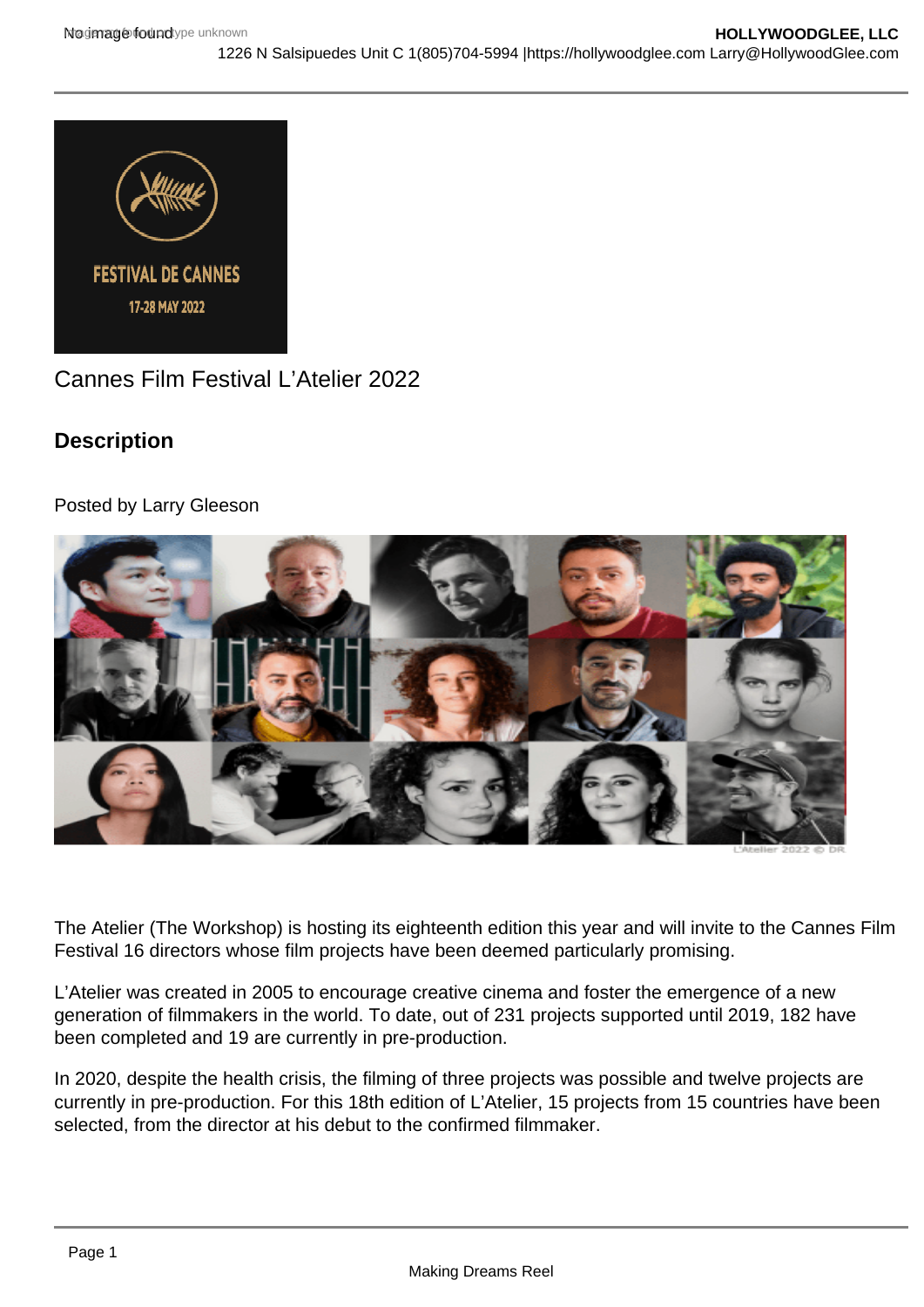From May 22 to 27, meetings will be organized with the directors for professionals interested in their projects.

Stay tuned!

The Book of Projects and the registration forms for the events will be available in mid-April on the "Jeune Cinéma" website.

Anna Ist Rosanne Pel – Pays-Bas

Chimbo cheBere (The Hyenas Song) (ex Akashinga) Naishe Nyamubaya – Zimbabwe

Cotton Queen Suzannah Mirghani – Soudan

Guria Levan Koguashvili – Géorgie

Hamlet from the Slums Ahmed Fawzi Saleh – Egypte

Made In EU Stephan Komandarev – Bulgarie

Philax Rûken Teke? – Turquie

- Sam E del Mundo Philippines
- The Beer Girl In Yangon Sein Lyan Tun Myanmar
- The Blind Ferryman Ali Al-Fatlawi Irak/Suisse
- The Doubt Ihab Jadallah Palestine/Israël